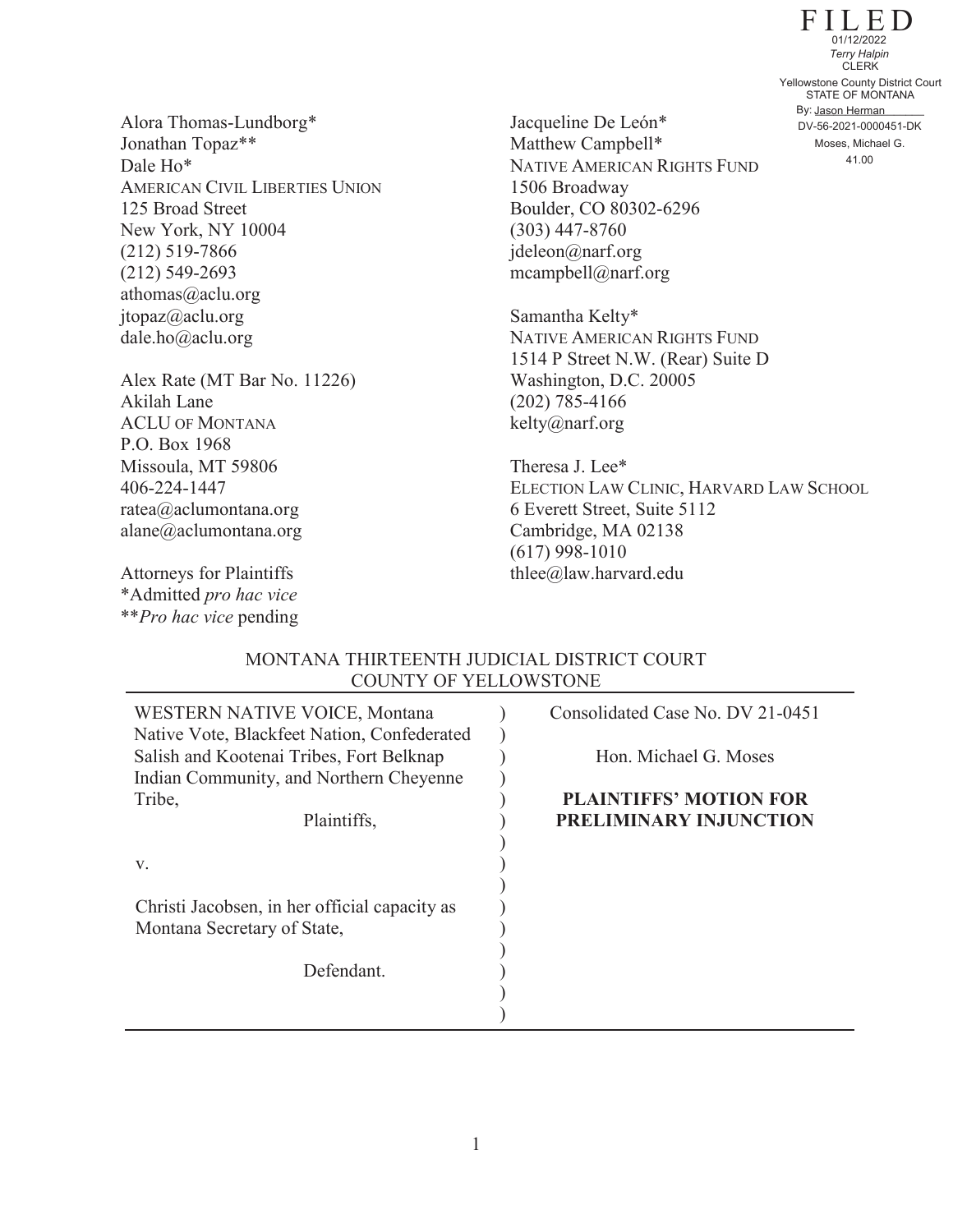Pursuant to § 27-19-301, MCA, Mont. Uniform D. Ct. Rule 2, and L.R. 5, Plaintiffs apply for a preliminary injunction to prevent the enforcement of House Bill 176 ("HB 176") and House Bill 530 ("HB 530"), pending resolution of their claims that these statutes violate their constitutional rights. HB 176 ends the practice of Election Day voter registration ("EDR") by revising §§ 13-2-301, 13-2-304, 13-13-301, 13-19-207, and 13-21-104, MCA. HB 530 (an undesignated enactment) inhibits the collection or conveyance of absentee ballots. Plaintiffs concurrently file their memorandum in support of this motion for a preliminary injunction with supporting affidavits and exhibits.

Undersigned counsel provided notice of this application to Defendant, on January 12, 2022 and duly served this application.

DATED THIS 12<sup>th</sup> day of January, 2022.

Jacqueline De León\* NATIVE AMERICAN RIGHTS FUND 1506 Broadway Boulder, CO 80302-6296 (303) 447-8760 jdeleon@narf.org

Samantha Kelty\* NATIVE AMERICAN RIGHTS FUND 1514 P Street N.W. (Rear) Suite D Washington, D.C. 20005 (202) 785-4166 kelty@narf.org

Theresa J. Lee\* ELECTION LAW CLINIC, HARVARD LAW SCHOOL 6 Everett Street, Suite 5112 Cambridge, MA 02138 (617) 998-1010 thlee@law.harvard.edu

Respectfully submitted, /s/ Alex Rate Alex Rate (MT Bar No. 11226) Akilah Lane ACLU OF MONTANA P.O. Box 1968 Missoula, MT 59806 406-224-1447 ratea@aclumontana.org alane@aclumontana.org

Alora Thomas-Lundborg\* Jonathan Topaz\*\* Dale Ho\* AMERICAN CIVIL LIBERTIES UNION 125 Broad Street New York, NY 10004 (212) 519-7866 (212)549-2693 jtopaz@aclu.org athomas@aclu.org dale.ho@aclu.org

*Attorneys for Plaintiffs*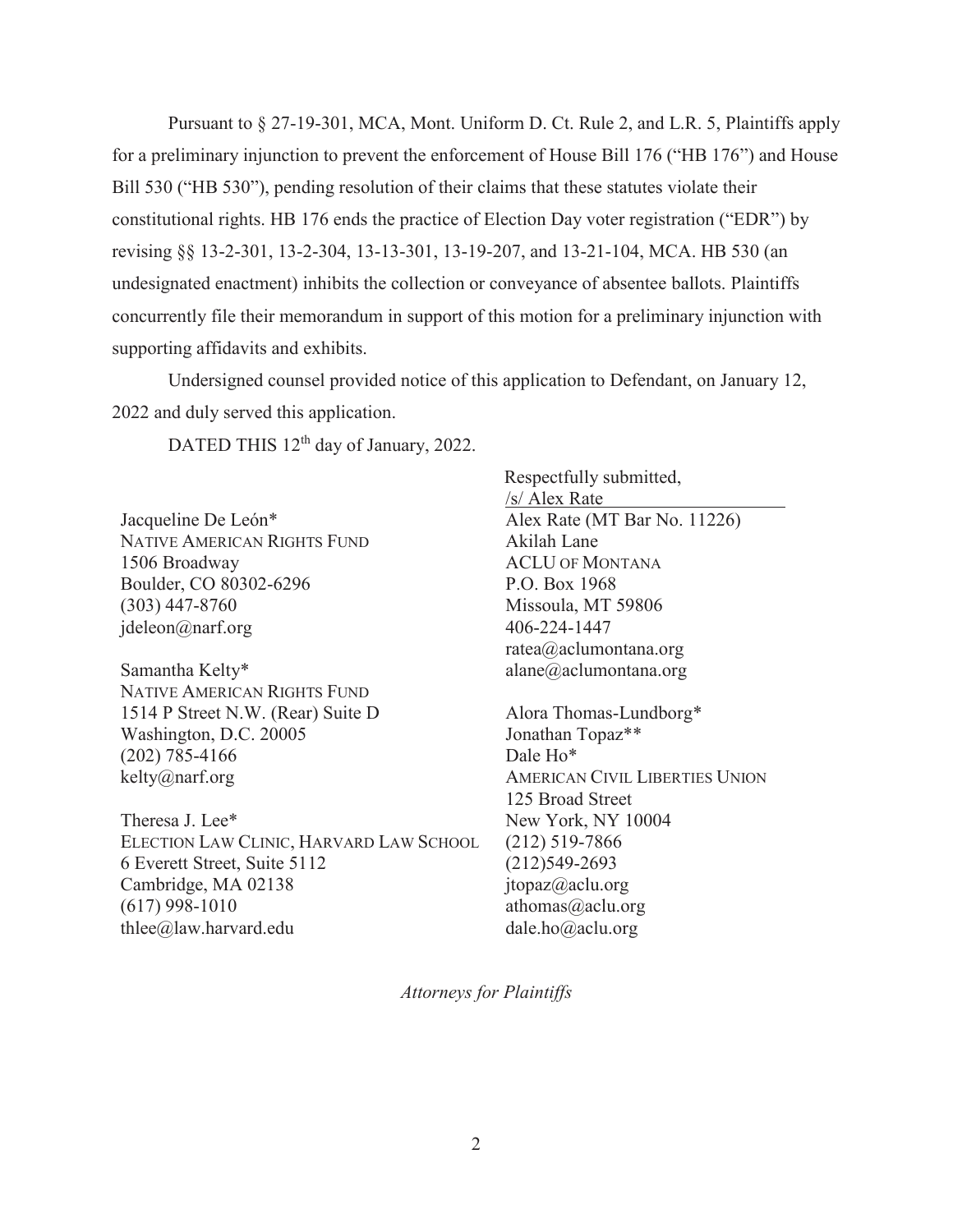## **CERTIFICATE OF SERVICE**

I, Alex Rate, hereby certify on this date I emailed a true and accurate copy of the foregoing document to:

> David M.S. Dewhirst *Solicitor General* Office of the attorney General, State of Montana 215 North Sanders P.O. Box 201401 Helena, MT 59620-1401

Austin Marcus James *Chief Legal Counsel* Office of the Secretary of State, State of Montana Montana Capitol Building, Room 260 P.O. Box 202801 Helena, MT 59620-2801

Dale Schowengerdt David F. Knobel CROWLEY FLECK, PLLP 900 North Last Chance Gulch, Suite 200 Helena, MT 59601 P.O. Box 797 Helena, MT 59624-0797

DATED: January 12, 2022 /s/ *Alex Rate*\_\_\_\_\_\_\_\_\_\_\_\_\_\_\_

Alex Rate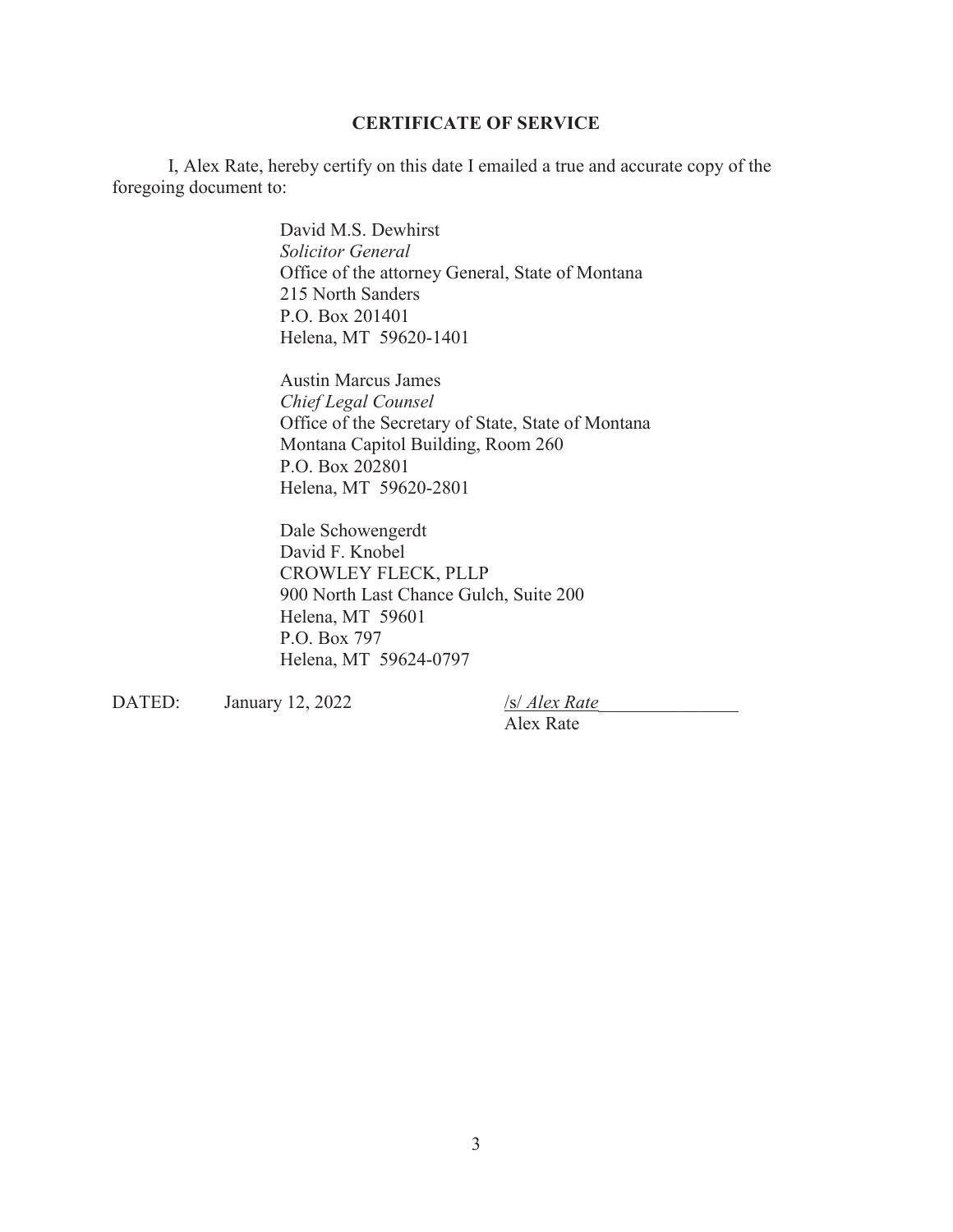## **CERTIFICATE OF SERVICE**

I, Alexander H. Rate, hereby certify that I have served true and accurate copies of the foregoing Motion - Motion to the following on 01-12-2022:

David Francis Knobel (Attorney) 490 N. 31st St., Ste 500 Billings MT 59101 Representing: Jacobsen, Christi As Secretary Of State Of Mt Service Method: eService

Austin Markus James (Attorney) 1301 E 6th Ave Helena MT 59601 Representing: Jacobsen, Christi As Secretary Of State Of Mt Service Method: eService

Dale Schowengerdt (Attorney) 900 N. Last Chance Gulch Suite 200 Helena MT 59624 Representing: Jacobsen, Christi As Secretary Of State Of Mt Service Method: eService

Matthew Prairie Gordon (Attorney) 1201 Third Ave Seattle WA 98101 Representing: Montana Democratic Party Service Method: eService

Peter M. Meloy (Attorney) 2601 E. Broadway 2601 E. Broadway, P.O. Box 1241 Helena MT 59624 Representing: Montana Democratic Party Service Method: eService

John C. Heenan (Attorney) 1631 Zimmerman Trail, Suite 1 Billings MT 59102 Representing: Montana Democratic Party